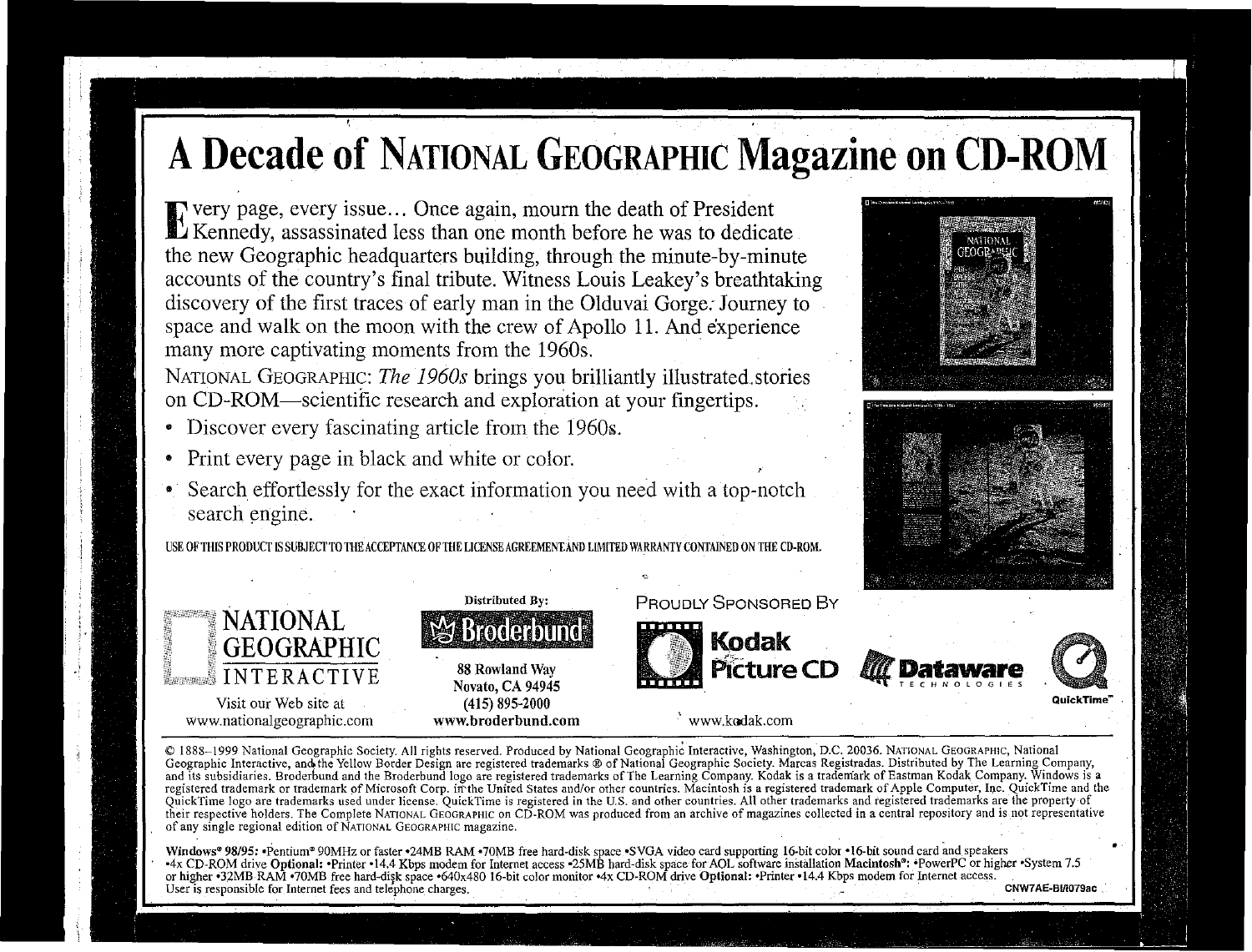Every page, every issue ... Once again, mourn the death of President Kennedy, assassinated less than one month before he was to dedicate the new Geographic headquarters building, through the minute-by-minute accounts of the country's final tribute. Witness Louis Leakey's breathtaking discovery of the first traces of early man in the Olduvai Gorge. Journey to space and walk on the moon with the crew of Apollo 11. And experience many more captivating moments from the 1960s.

NATIONAL GEOGRAPHIC: *The 1960s* brings you brilliantly illustrated. stories on CD-ROM—scientific research and exploration at your fingertips.

- Discover every fascinating article from the 1960s.
- Print every page in black and white or color.
- Search effortlessly for the exact information you need with a top-notch search engine.

USE OF THIS PRODUCT IS SUBJECT TO THE ACCEPTANCE OF THE LICENSE AGREEMENT AND LIMITED WARRANTY CONTAINED ON THE CD-ROM





Novato, CA94945 (415) 895-2000 www.broderbund.com





www.kodak.com

© 1888-1999 National Geographic Society; All rights reserved. Produced by National Geographic Interactive, Washington," D.C. 20036. NATIONAL GEOGRAPHIC, National Geographic Interactive, and.the Yellow Border Design are registered trademarks ® of National Geographic Society. Marcas Registradas. Distributed by The Learning Company, and its subsidiaries. Broderbund and the Broderbund logo are registered trademarks of The Learning Company. Kodak is a trademark of Eastman Kodak Company. Windows is a registered trademark or trademark of Microsoft Corp. in the United States andlor other countries. Macintosh is a registered trademark of Apple Computet, Inc. QuickTime and the QuickTime logo are trademarks used under license. QuickTime is registered in the U.S. and other countries. All other trademarks and registered trademarks are the property of their respective holders. The Complete NATIONAL GEOGRAPHIC on CD-ROM was produced from an archive of magazines collected in a central repository and is not representative of any single regional edition of NATIONAL GEOGRAPHIC magazine.

,

Windows<sup>®</sup> 98/95: •Pentium<sup>®</sup> 90MHz or faster •24MB RAM •70MB free hard-disk space •SVGA video card supporting 16-bit color •16-bit sound card and speakers •System 7.5<br>•4x CD-ROM drive Optional: •Printer •14.4 Kbps modem f or higher •32MB RAM •70MB free hard-disk space •640x480 16-bit color monitor •4x CD-ROM drive Optional: •Printer •14.4 Kbps modem for Internet access.<br>User is responsible for Internet fees and telephone charges. CNW7AE-BU0 User is responsible for Internet fees and telephone charges.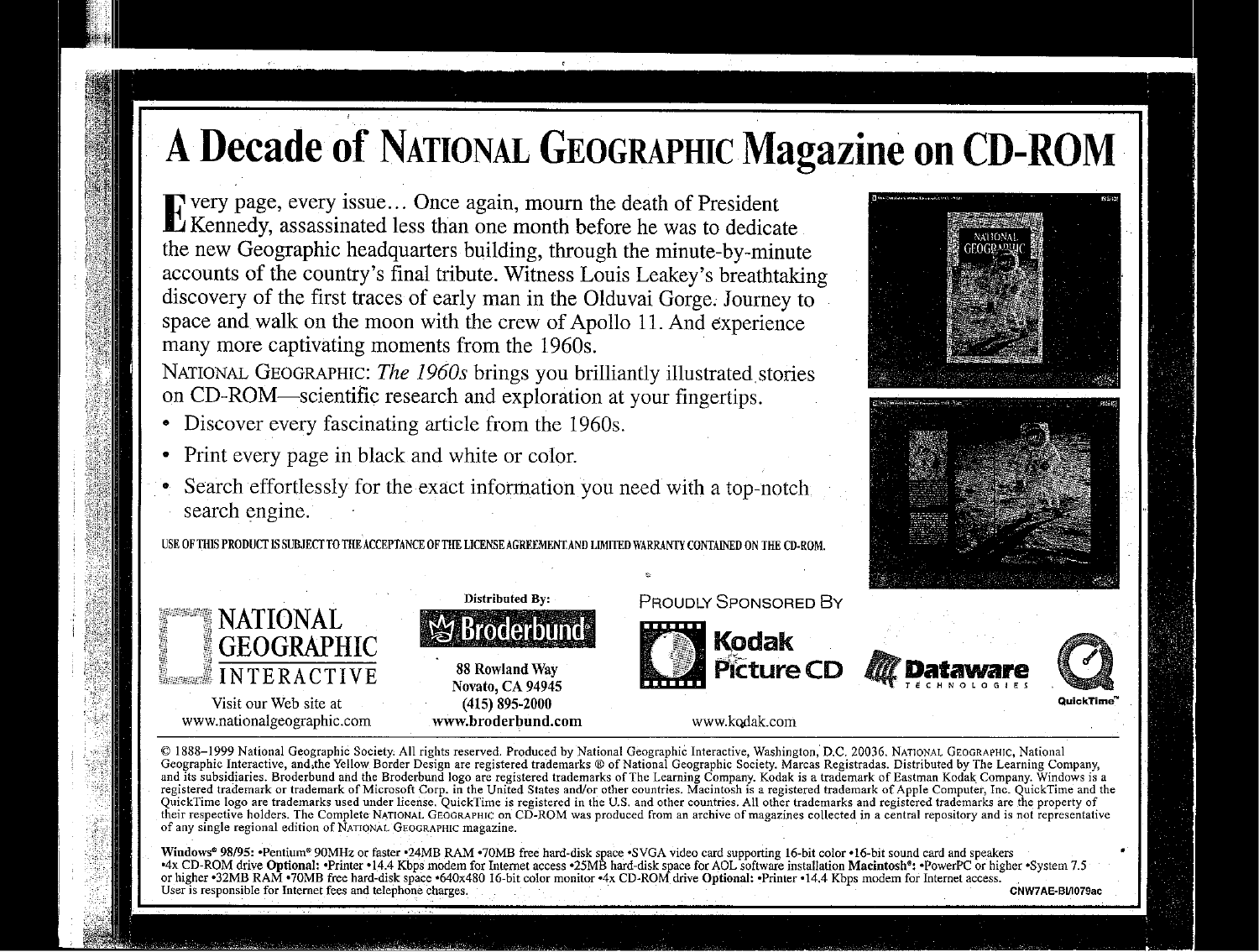Every page, every issue ... Once again, mourn the death of President Kennedy, assassinated less than one month before he was to dedicate the new Geographic headquarters building, through the minute-by-minute accounts of the country's final tribute. Witness Louis Leakey's breathtaking discovery of the first traces of early man in the Olduvai Gorge. Journey to space and walk on the moon with the crew of Apollo 11. And experience many more captivating moments from the 1960s.

NATIONAL GEOGRAPHIC: *The 1960s* brings you brilliantly illustrated stories on CD-ROM—scientific research and exploration at your fingertips.

- Discover every fascinating article from the 1960s.
- Print every page in black and white or color.
- Search effortlessly for the exact information you need with a top-notch search engine.

USE OF THIS PRODUCT IS SUBJECT TO THE ACCEPTANCE OF THE LICENSE AGREEMENT AND LIMITI





88Rowland Way Novato, CA94945 (415) 895-2000 www.broderbund.com



www.kodak.com





© 1888:-1999 NationalGeographic Society, All rights reserved; Produced by National Geographic Interactive, Washington, D.C. 20036. NATIONAL GEOGRAPHIC, National Geographic Interactive; and the Yellow Border Design are registered trademarks ® of National Geographic Society. Marcas Registradas. Distributed by The Learning Company, and its subsidiaries. Broderbund and the Broderbund logo are registered trademarks of The Learning Company. Kodak is a trademark of Eastman Kodak Company. Windows is a registered trademark or trademark of Microsoft Corp. in the United States and/or other countries. Macintosh is a registered trademark of Apple Computer, Inc. QuickTime and the QuickTime logo are trademarks used under license. QuickTime.is registered in the U.S. and other countries. All other trademarks and registered trademarks are the property of their respective holders. The Complete NATIONAL GEOGRAPHIC on CD-ROM was produced from an archive of magazines collected in a central repository and is not representative of any single regional edition of NATIONAL GEOGRAPHIC magazine.

Windows® 98/95: •Pentium® 90MHz or faster •24MB RAM •70MB free hard-disk space •SVGA video card supporting 16-bit color •16-bit sound card and speakers 4x CD-ROM drive Optional: "Printer \*14.4 Kbps modem for Internet access \*25MB hard-disk space for AOL software installation Macintosh\*: "PowerPC or higher "System 7.5" or higher •32MB RAM •70MB free hard-disk space •640x480 16-bit color monitor •4x CD-ROM drive Optional: •Printer •14.4 Kbps modem for Internet access. User is responsible for Internet fees and telephone charges; CNW7AE-Blfl079ac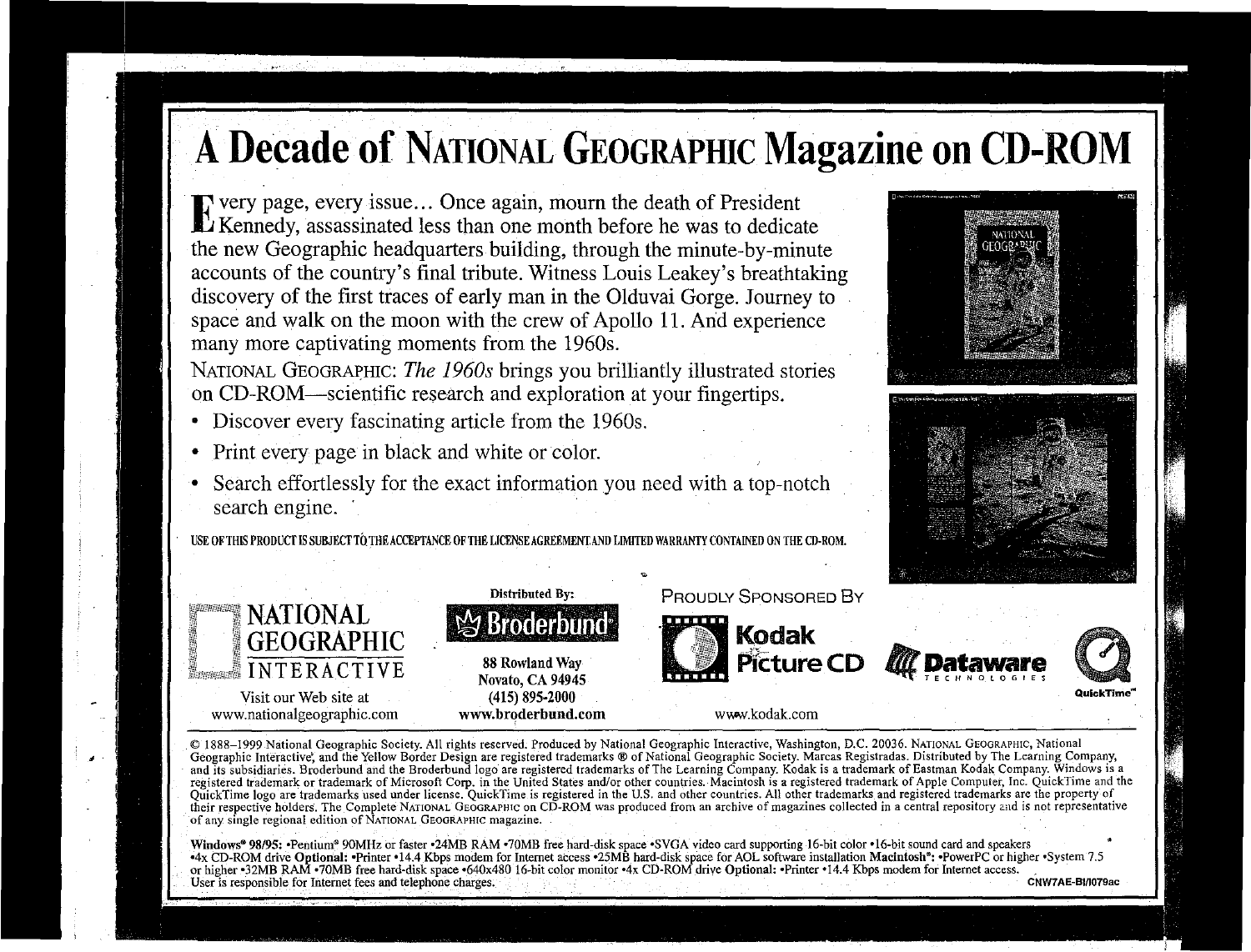Every page, every issue ... Once again, mourn the death of President · Kennedy, assassinated less than one month before he was to dedicate the new Geographic headquarters building, through the minute-by-minute accounts of the country's final tribute. Witness Louis Leakey's breathtaking discovery of the first traces of early man in the Olduvai Gorge. Journey to space and walk on the moon with the crew of Apollo 11. And experience many more captivating moments from the 1960s.

NATIONAL GEOGRAPHIC: *The 1960s* brings you brilliantly illustrated stories on CD-ROM—scientific research and exploration at your fingertips.

- Discover every fascinating article from the 1960s.
- Print every page in black and white or color.
- Search effortlessly for the exact information you need with a top-notch search engine.

USE OF THIS PRODUCT IS SUBJECT TO THE ACCEPTANCE OF THE LICENSE AGREEMENT AND LIMITED WARRANTY CONTAINED ON THE CD-RO





88 Rowland Way Novato, CA 94945 (415) 895-2000 wwvv.broderbund.com







www.kodak.com

Picture C

© 1888-1999.National Geographic Society. All rights reserved. Produced by National Geographic Interactive, Washington, D.C. 20036. NATIONAL GEOGRAPHIC, National Geographic Interactive, and the Yellow Border Design are registered trademarks ® of National Geographic Society. Marcas Registradas. Distributed by The Learning Company, and its subsidiaries. Broderbund and the Broderbund logo are registered trademarks of The Learning Company. Kodak is a trademark of Eastman Kodak Company. Windows is a registered trademark or trademark of Microsoft Corp. in the United States and/or other countries. Macintosh is a registered 'trademark of Apple Computet, Inc. QuickTime and the QuickTime logo are trademarks used under license. QuickTime is registered in the US. and other countries. All other trademarks and registered trademarks are the property of their respective holders. The Complete NATIONAL GEOGRAPHIC on CD-ROM was produced from an archive of magazines collected in a central repository and is not representative of any single regional edition of NATIONAL GEOGRAPHIC magazine.

Windows® 98/95: •Pentium® 90MHz or faster •24MB RAM •70MB free hard-disk space •SVGA video card supporting 16-bit color •16-bit sound card and speakers -4x CD~ROM drive Optional: -Printer -14.4 Kbps modem for Internet access -25MB hard-disk space for AOL software installation Macintosh"; -Powerl'C or higher -System 7.5 or higher •32MB RAM •70MB free hard-disk space •640x480 16-bit color monitor •4x CD-ROM drive Optional: •Printer •14.4 Kbps modem for Internet access. User is responsible for Internet fees and telephone charges. The contract of the contract of the contract of the contract of the contract of the contract of the contract of the contract of the contract of the contract of t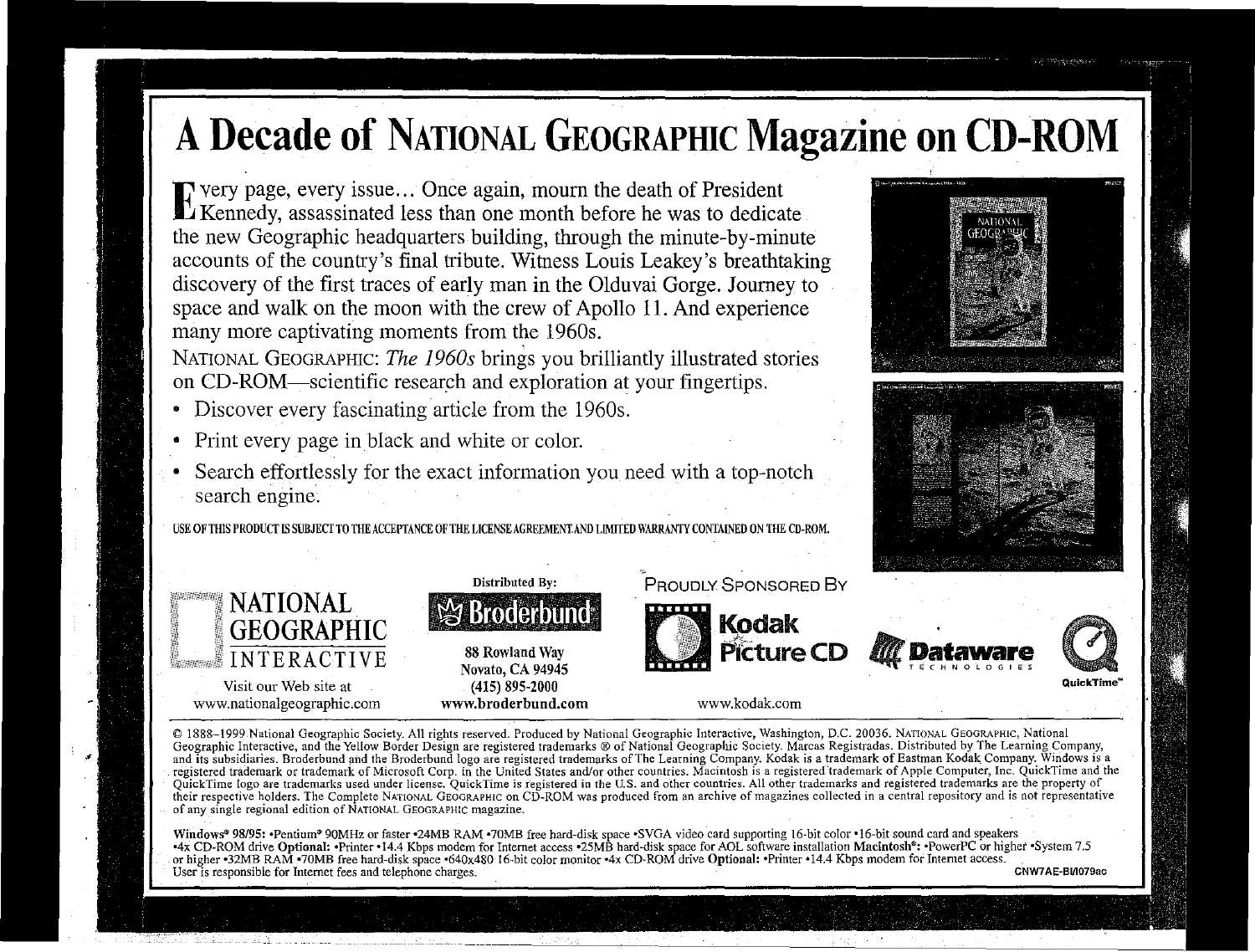Every page, every issue ... Once again, mourn the death of President Kennedy, assassinated less than one month before he was to dedicate the new Geographic headquarters building, through the minute-by-minute accounts of the country's final tribute. Witness Louis Leakey's breathtaking discovery of the first traces of early man in the Olduvai Gorge. Journey to space and walk on the moon with the crew of Apollo 11. And experience many more captivating moments from the 1960s.

NATIONAL GEOGRAPHIC: *The 1960s* brings you brilliantly illustrated stories on CD-ROM—scientific research and exploration at your fingertips.

- Discover every fascinating article from the 1960s.
- Print every page in black and white or color.
- Search effortlessly for the exact information you need with a top-notch search engine.

USE OF THIS PRODUCT IS SUBJECT TO THE ACCEPTANCE OF THE LICENSE AGREEMENT AND LIMTED WARRANTY CONTAINED ON THE CD-ROM





Novato, CA94945 (415) 895-2000 www.broderbund.com





www.kodak.com

© 1888-1999 National Geographic Society. All rights reserved. Produced by National Geographic Interactive, Washington, D.C. 20036. NATIONAL GEOGRAPHIC, National Geographic Interactive, and the Yellow Border Design are registered trademarks ® of National Geographic Society. Marcas Registradas. Distributed by The Learning Company, and its subsidiaries. Broderbund and the Broderbund logo are registered trademarks of The Learning Company. Kodak is a trademark of Eastman Kodak Company. Windows is a registered trademark or trademark of Microsoft Corp. in the United States and/or other countries. Macintosh is a registered trademark ofApple Computet, Inc. QuickTime and the QuickTime logo are trademarks used under license. QuickTime is registered in the U.S. and other countries. All other trademarks and registered trademarks are the property of their respective holders. The Complete NATIONAL GEOGRAPHIC on CD-ROM was produced from an archive of magazines collected in a central repository and is not representative of any single regional edition of NATiONAL GEOGRAPHIC magazine.

Windows® 98/95: •Pentium® 90MHz or faster •24MB RAM •70MB free hard-disk space •SVGA video card supporting 16-bit color •16-bit sound card and speakers -4x CD-ROM drive Optional: -Printer -14.4 Kbps modem for Internet access -25MB hard-disk space for AOL software installation Macintosh"; -Powerf'C or higher -System 7.5 or higher -32MB RAM -70MB free hard-disk space -640x480 16-bit color monitor -4x CD-ROM drive Optional: -Printer -14.4 Kbps modem for Internet access. User is responsible for Internet fees and telephone charges. CNW7AE-BIII079ac





**QuickTime**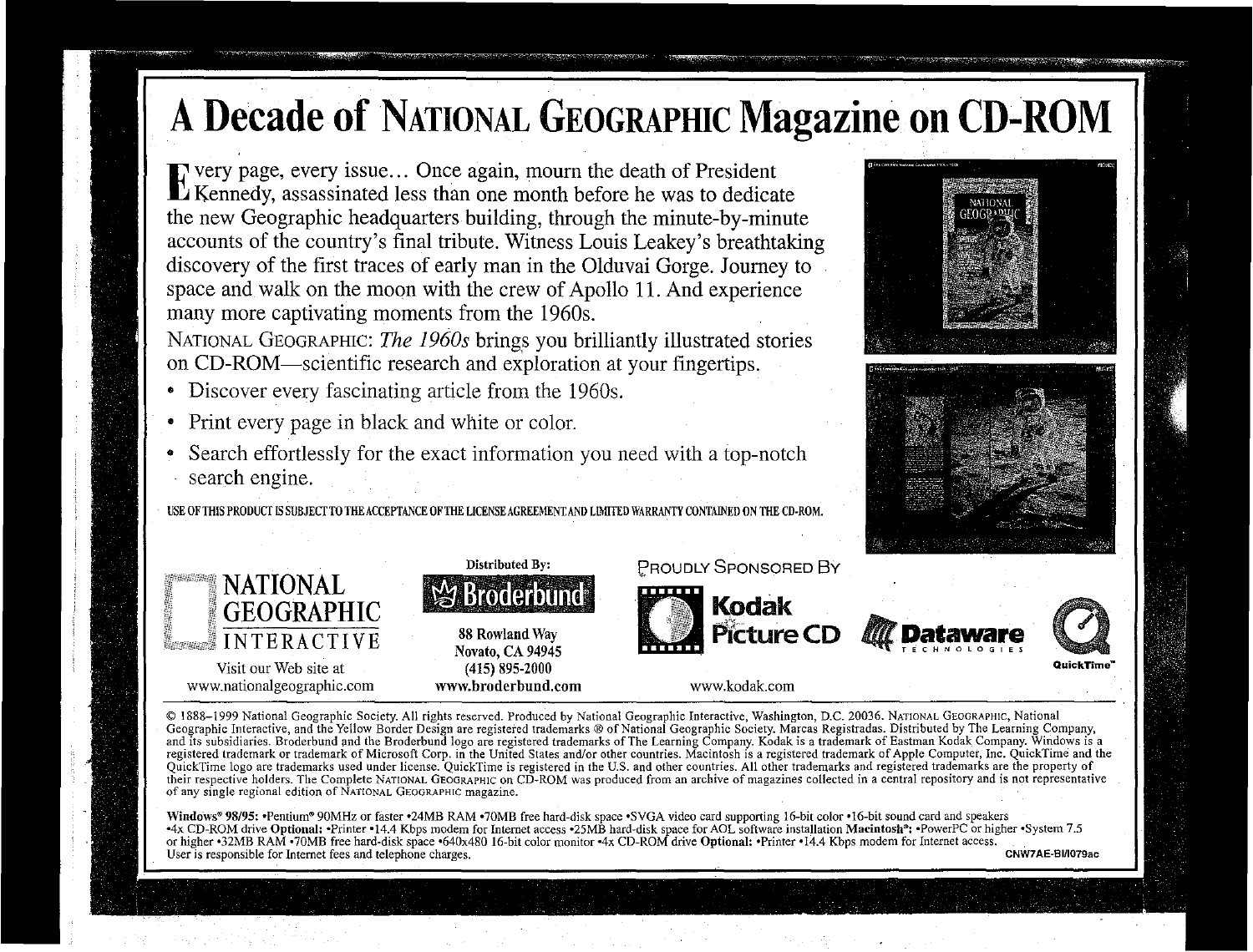7 the new Geographic headquarters building, through the minute-by-minute accounts of the country's final tribute. Witness Louis Leakey's breathtaking discovery of the first traces of early man in the Olduvai Gorge. Journey to space and walk on the moon with the crew of Apollo 11. And experience many more captivating moments from the 1960s.

NATIONAL GEOGRAPHIC: *The 1960s* brings you brilliantly illustrated stories on CD-ROM—scientific research and exploration at your fingertips.

- Discover every fascinating article from the 1960s.
- Print every page in black and white or color.

l

• Search effortlessly for the exact information you need with a top-notch search engine.

USE OF TIllS PRODUCT IS SUBJECT TO THE ACCEPTANCE OF TIlE LICENSE AGREEMENT.AND mUTED WARRANTY CONTAINED ON THE CD·ROM.



© 1888-1999 National Geographic Society. All rights reserved. Produced by National Geographic Interactive, Washington, D.C. 20036. NATIONAL GEOGRAPHIC, National Geographic Interactive, and the Yellow Border Design are registered trademarks ® of National Geographic Society. Marcas Registradas. Distributed by The Learning Company, and its subsidiaries. Broderbund and the Broderbund logo are registered trademarks ofThe Learning Company. Kodak is a trademark of Eastman Kodak Company. Windows is a registered trademark or trademark of Microsoft Corp. in the United States and/or other countries. Macintosh is a registered trademark of Apple Computet, Inc. Quick'I'ime and the QuickTime logo are trademarks used under license. QuickTime is registered in the u.s. and other countries. All other trademarks and registered trademarks are the property of their respective holders. The Complete NATIONAL GEOGRAPHIC on CD-ROM was produced from an archive of magazines collected in a central repository and is not representative of any single regional edition of.NATIONAL GEOGRAPHIC magazine.

Windows® 98/95: •Pentium® 90MHz or faster •24MB RAM •70MB free hard-disk space •SVGA video card supporting 16-bit color •16-bit sound card and speakers -4x CD-ROM drive Optional: -Printer -14.4 Kbps modem for Internet access -25MB hard-disk space for AOL software installation Macintosh"; -Powerl'C or higher -System 7.5 or higher -32MB RAM -70MB free hard-disk space -640x480 16-bit color monitor -4x CD-ROM drive Optional: -Printer -14.4 Kbps modem for Internet access. User is responsible for Internet fees and telephone charges. CNW7AE-BIII079ac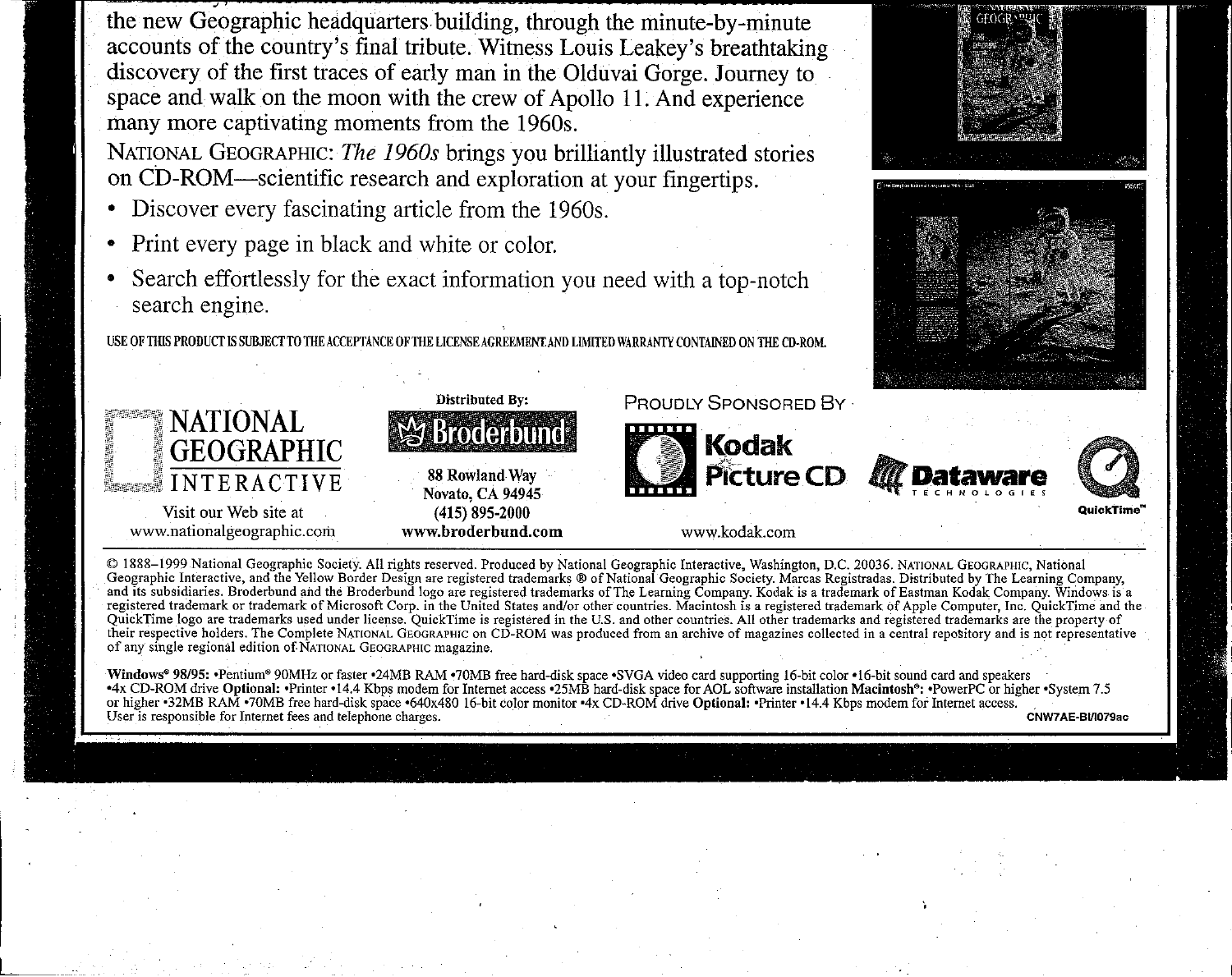-.--'-'.- , -- \_.....-"..... <sup>J</sup> .:~ ,L · -.....·· "" - \_.·.-·---..--.--m~~"-:" ~o ~--<,;i; *J.* OJ ,.,. ""0 discovery of the first traces of early man in the Olduvai Gorge. Journey to space and walk on the moon with the crew of Apollo 11. And experience many more captivating moments from the 1960s.

NATI0NAL GEOGRAPHIC: *The 1960s* brings you brilliantly illustrated stories on CD-ROM-scientific research and exploration at your fingertips.

- Discover every fascinating article from the 1960s.
- Print every page in black and white or color.
- Search effortlessly for the exact information you need with a top-notch search engine.

USE OF THIS PRODUCT IS SUBJECTTO THE ACCEPTANCE OF THE LICENSEAGREEMENTAND LIMITED WARRANTY CONTAINED ON THE CD-ROM.



© 1888-1999 National Geographic Society. All rights reserved. Produced by Natioual Geographic Iuteractive, Washiugtou, D.C. 20036. NATIONAL GEOGRAPHIC, Natioual Geographic Interactive, and the Yellow Border Design are registered trademarks ® of National Geographic Society. Marcas Registradas. Distributed by The Learning Cornp and its subsidiaries. Broderbund and the Broderbund logo are registered trademarks of The Learning Company. Kodak is a trademark of Eastman Kodak Company. Window registered trademark or trademark of Microsoft Corp. in the United States and/or other countries. Macintosh is a registered trademark of Apple Computer, Inc. QuickTime a QuickTime logo are trademarks used under license. QuickTime is registered in the U.S. and other countries. All other trademarks and registered trademarks are the property their respective holders. The Complete NATIONAL GEOGRAPHIC on CD-ROM was produced, from an archive of magazines collected in a central repository and is not represen of any single regional edition of NATIONAL GEOGRAPHIC magazine.

Windows" 98/95: -Pentium" 90MHz or faster -24MB RAM -70MB free hard-disk space -SVGA video card supporting 16-bit color -16-bit souud card and speakers -4x CD-ROM drive Optioual: -Printer -14.4 Kbps modem for Internet access -25MB hard-disk space for AOL software installation Macintosh": -Powerl'C or higher -System 7. or higher •32MB RAM •70MB free hard-disk space •640x480 16-bit color monitor •4x CD-ROM drive Optional: •Printer •14.4 Kbps modem for Internet access. User is responsible for Internet fees and telephone charges. CNW7AE-BIIO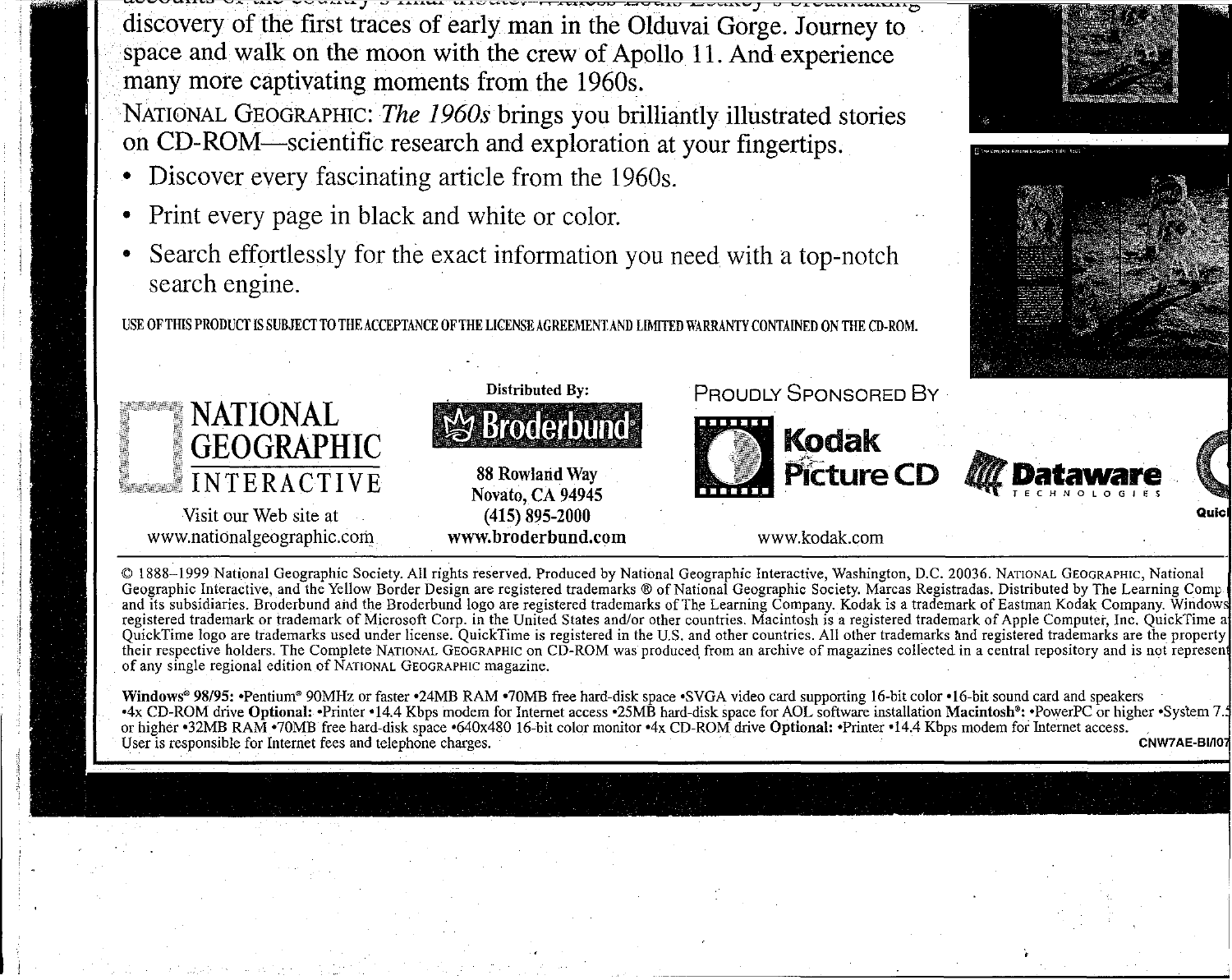.Every page, every issue... Once again, mourn the death of President Kennedy, assassinated less than one month before he was to dedicate the new Geographic headquarters building, through the minute-by-minute accounts of the country's final tribute. Witness Louis Leakey's breathtaking discovery of the first traces of early man in the Olduvai Gorge. Journey to space and walk on the moon with the crew of Apollo 11. And experience many more captivating moments from the 1960s.

NATIONAL GEOGRAPHIC: *The 1960s* brings you brilliantly illustrated stories on CD-ROM-scientific research and exploration at your fingertips.

- Discover every fascinating article from the 1960s.
- Print every page in black and white or color.
- Search effortlessly for the exact information you need with a top-notch
- search engine.

USE OFTHIS PRODUCf ISSUBJECfTOTHEACCEPTANCE OFTIJE LICENSE AGREEMENrAND LIMITED WARRANTY CONTAINED ON THE CD·ROM.

**Distributed By:** 



**VisitourWeb site at www.nationalgeographic.com**



www.brodcrbund.com

•

**www.kodak.com**

'PROUDLY SPONSORED By

**Kodak**

**PiCture CD ."Dataware**

**QulckTlme'"**

J

**D'ATAWAFE** 

C 1888–1999 National Geographic Society. All rights reserved. Produced by National Geographic Interactive, Washington, D.C. 20036. NATIONAL GEOGRAPHIC, National Geographic Interactive, and the Yellow Border Design are regi **of any single regional edition of NATIONAL GEOGRAPHIC magazine,**

Windows® 98/95: •Pentium® 90MHz or faster •24MB RAM •70MB free hard-disk space •SVGA video card supporting 16-bit color •16-bit sound card and speakers 4X CD-ROM drive Optional: •Printer •14.4 Kbps modem for Internet access •25MB hard-disk space for AOL software installation Macintosh\*: •PowerPC or higher •System 7.5<br>or higher •32MB RAM •70MB free hard-disk space •640x480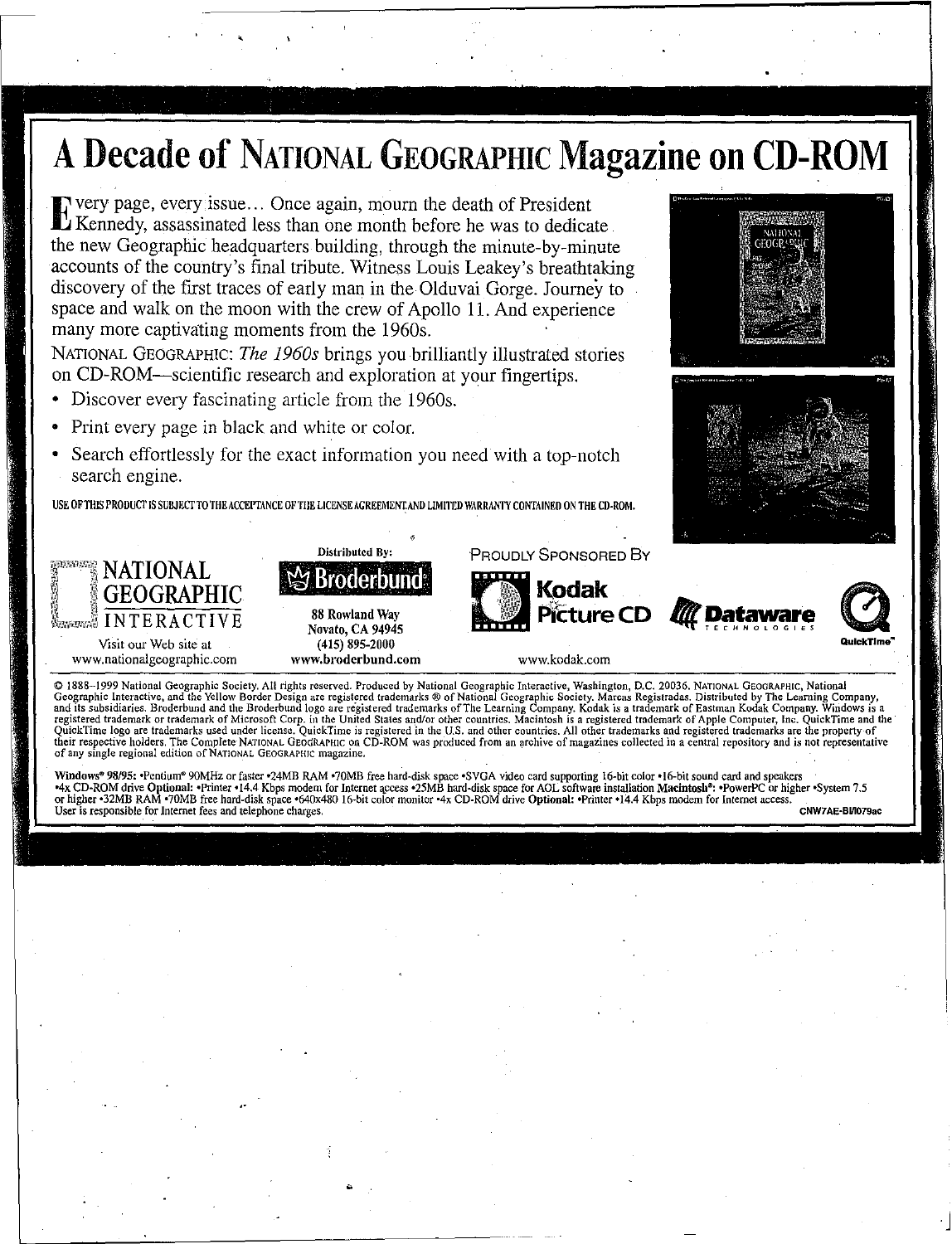Every page, every issue ... Once again, mourn the death of President Kennedy, assassinated less than one month before he was to dedicate the new Geographic headquarters building, through the minute-by-minute accounts of the country's final tribute. Witness Louis Leakey's breathtaking discovery of the first traces of early man in the Olduvai Gorge: Journey to space and walk on the moon with the crew of Apollo 11. And experience many more captivating moments from the 1960s.

NATIONAL GEOGRAPHIC: *The 1960s* brings you brilliantly illustrated. stories on CD-ROM—scientific research and exploration at your fingertips.

- Discover every fascinating article from the 1960s.
- Print every page in black and white or color.
- Search effortlessly for the exact information you need with a top-notch search engine,

USE OFTHIS PRODUCf IS SUBJECfTO TllEACCEPTANCE OFTRE LICENSEAGREEMENTAND LIMITED WARRANTY CONTAINED ON THE CD-ROM.





88Rowland Way Novato, CA94945 (415) 895-2000 www.broderbund.com PROUDLY SPONSORED By



**WE DATAWARE** 



www.kedak.corn

© 1888-1999 National Geographic Society. All rights reserved. Produced by National Geographic Interactive, Washington, D.C. 20036. NATIONAL GEOGRAPHIC, National Geographic Interactive; and-the Yellow Border Design are registered trademarks ® of National Geographic Society. Mareas Registradas. Distributed by The Learning Company, and its subsidiaries. Broderbund and the Broderbund logo are registered trademarks ofThe Learning Company. Kodak is a trademark of Eastman Kodak Company. Windows is a registered trademark or trademark of Microsoft Corp. in the United States and/or other countries. Macintosh is a registered trademark of Apple Computer, Inc. QuickTime and tl<br>QuickTime logo are trademarks used under licens their respective holders. The Complete NATIONAL GEOGRAPHIC on CD-ROM was produced from an archive of magazines collected in a central repository and is not representativ of any single regional edition of NATIONAL GEOGRAPHIC magazine.

c;,

Windows® 98/95: •Pentium® 90MHz or faster •24MB RAM •70MB free hard-disk space •SVGA video card supporting 16-bit color •16-bit sound card and speakers +4x CD-ROM drive Optional: +Printer +14.4 Kbps modem for Internet access +25MB hard-disk space for AOL software installation Macintosh\*: +PowerPC or higher -System 7.5 or higher -32MB RAM -70MB free hard-disk space -640x480 16-bit color monitor -4x CD-ROM drive Optional: -Printer -14.4 Kbps modem for Internet access. User is responsible for Internet fees and telephone charges. . . \_. CNW7AE-BlII079ac